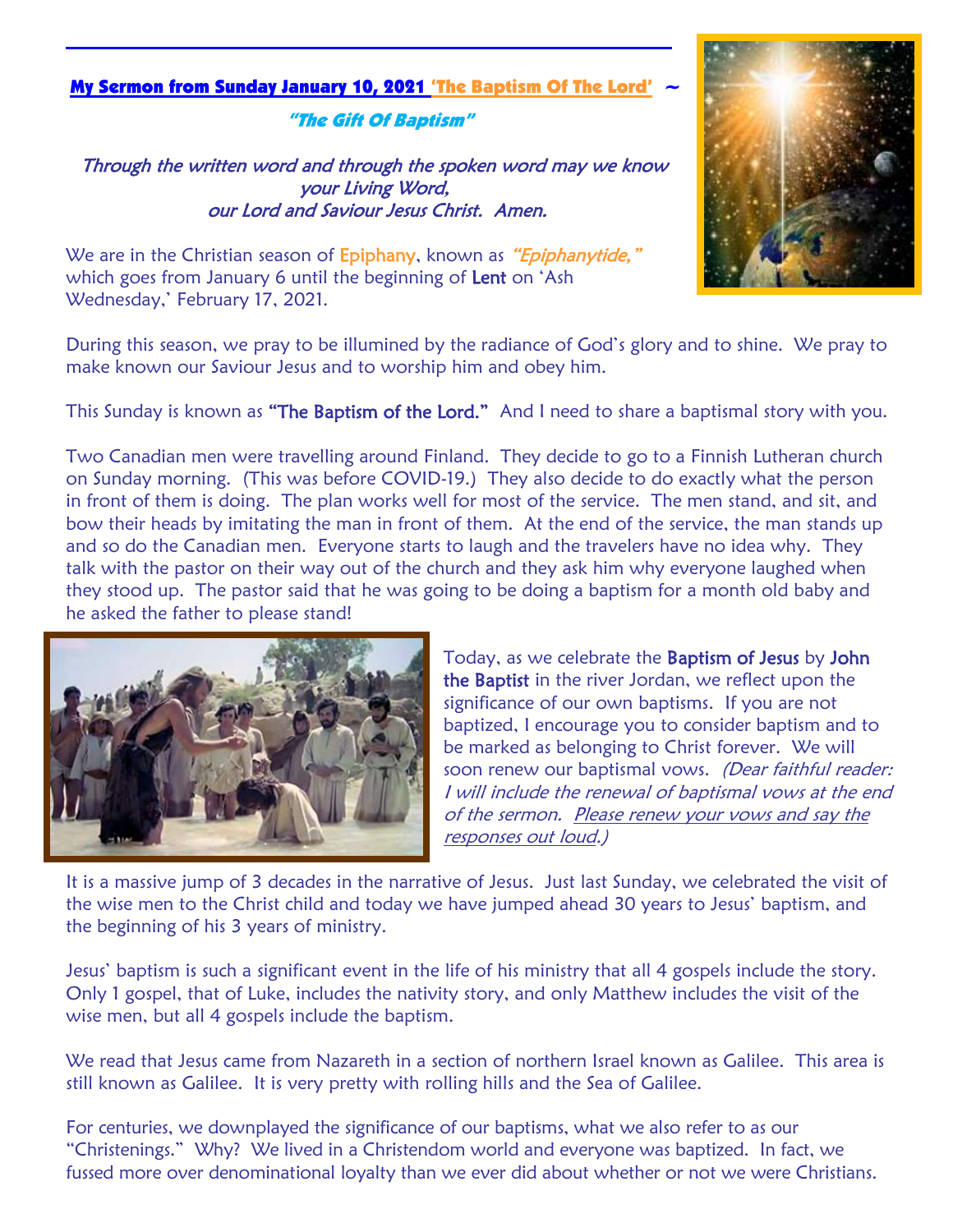When we are baptized, we are baptized as Christians, not as Anglicans, or Roman Catholics or Presbyterians or Lutherans. Our baptisms tie all Christians together all around the world. We are only baptized once. We can renew our baptismal vows, which we will do today. Some people say  $\sim$ 'Well, I was baptized as an infant so I need to be baptized when I can make my own faith testimony.'

Your parents and godparents made the promises on your behalf out of love and care for you. We do not deny our children car seats and healthy food so why would we deny them the grace of the baptismal sacrament? We don't wait until our children are old enough to ask them if they wish to be given warm clothing and nutritious food. We know what is good for them. Baptism provides grace which is a gift beyond all understanding. We are following the early church and the Bible tells us that entire households, which would include children and infants, are baptized together. Should we renew our baptismal vows when we are old enough to understand? Absolutely yes! We do this through confirmation and through times when we intentionally renew our vows, like this morning. Some people at St. Paul's have made their 'faith testimonies' and read them out during a worship service. Some of these testimonies are even available for you to read on our website.

Baptism is a beautiful connection that marks us as belonging to Christ forever. It can be done through sprinkling or even full immersion in water. It does not hurt and is an exhilarating spiritual experience. There is a true story of St. Patrick baptizing King Aengus in Ireland in the mid 5th century AD. St. Patrick's crozier had an iron spike on the end of it which he used to stand the crozier in the ground beside him while he was praying and preaching. At the King's outdoor baptism, St. Patrick at one point is praying with his eyes closed. He lifts up the crozier and brings it down hard, not into the



earth but into the foot of King Aengus! This brave man never cries out or says a word. After the baptism, St. Patrick looks down and sees all the blood. St. Patrick realizes what he has done and begs the King for forgiveness. He asks the King why he never said anything. The newly-baptized King replies that he thought it was part of the baptismal rite. Baptism is not supposed to hurt!



An early geometric shape for baptism is an octagon, a shape with 8 equal sides. Since the early days of the church, Christians have used this shape for churches and for baptismal fonts. There remain the ruins of a  $5<sup>th</sup>$  century church in the town of Capernaum which is where Jesus had his ministry base. Jesus lived with Peter and his brother Andrew and their families in this fishing village by the shores of the Sea of Galilee. Jesus did not set up his base in Nazareth, where he was raised, but in a town where some of his disciples lived. James and John also lived in Capernaum.

Christians started worshipping in Peter's home in

Capernaum as early as 50 CE, just 20 years after the crucifixion. A large room had been plastered and remains of oil lamps and graffiti on the walls have been uncovered. Phrases such as "Christ have mercy." The 5<sup>th</sup> century church was built on top of the ruins of the reconfigured home of Peter, pictured above.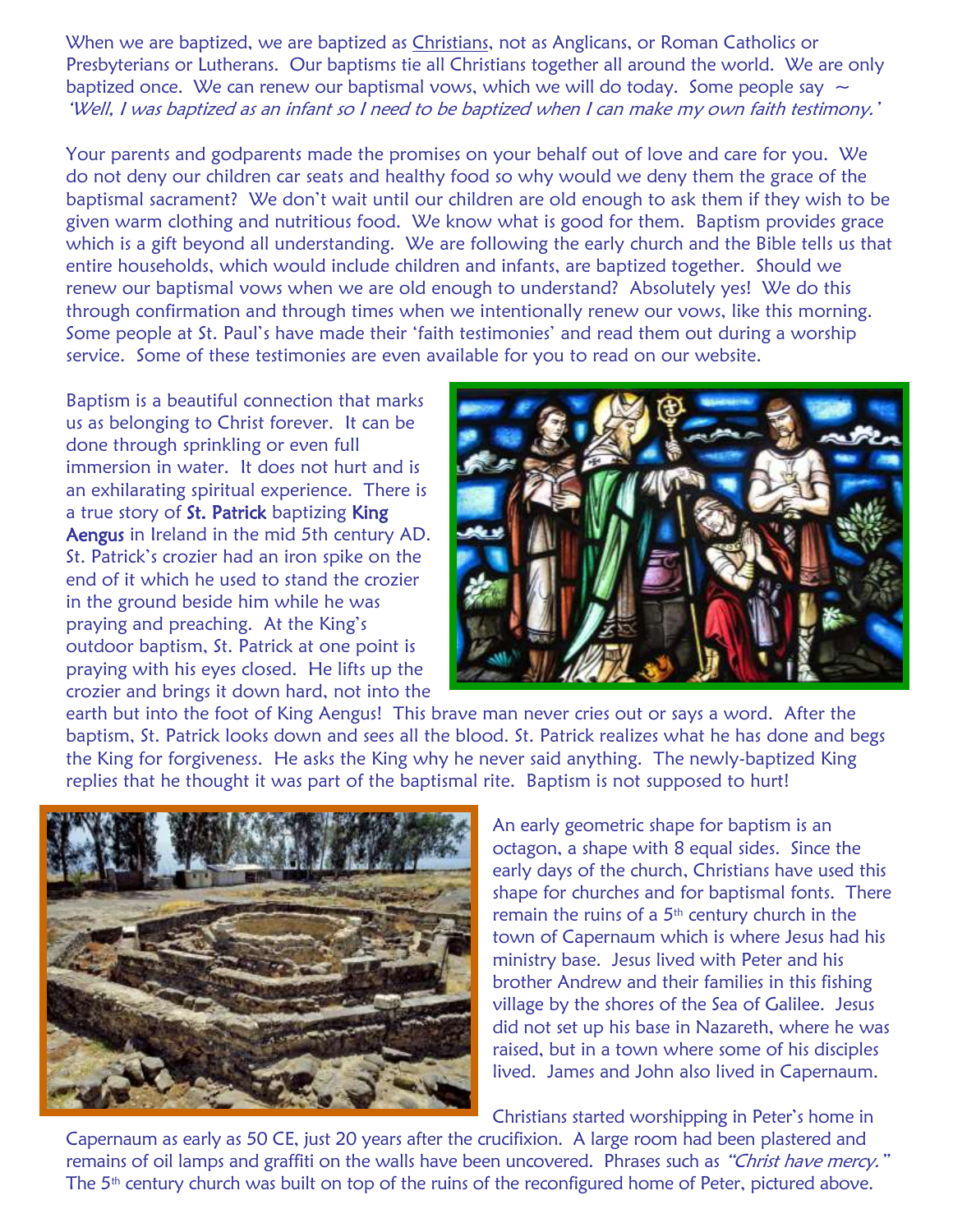You will see that it is in the shape of an octagon. Why 8 sides? Baptismal fonts have 8 sides as does the font at St. Paul's. We know from the Bible that there are 7 days of creation (6 days of creation and then the Sabbath) and that 7 is a perfect number in the Bible. Of course, we know that the creation days are allegorical and can represent billions of years. Our Old Testament reading for this morning is from the first chapter in the Book of Genesis. God is the creator.



Then why don't fonts have  $7$  sides? The  $8<sup>th</sup>$  side represents the Resurrection of Christ. He rose from the dead on Sunday, what we call the 8<sup>th</sup> day. God's new creation, God's re-creation, began in the resurrection of Christ. The 8th day is the first day of the new creation.

Through our baptisms, you and I share in the gift of God's new creation. We are a risen people, a holy people, a new people.

Here is what St. Paul wrote to Christians in Corinth:

"So if anyone is in Christ, there is a new creation." 2 Corinthians 5: 17

When we are baptized, God places "a song in our heart" (quotes by Stanley Hauerwas from his book, *The* **Character of Virtue**  $\sim$  **Letters to a Godson**). Heaven becomes open to us and we have a personal connection with our Creator through Jesus. Through our baptisms, our bodies become temples for the Holy Spirit. We become God-bearers. "God's spirit is in you."

Remember that "you are everything to God." God calls us by name. Just as God spoke to Jesus at his baptism and said this: "You are my Son, the Beloved, with you I am well pleased" Mark 1: 11. God speaks to us at our baptisms and calls us God's beloved.



Early Sunday morning, January 10, Eva Kakepetum of this parish died in hospital of congestive heart failure. She was only in her 60's. Eva's late husband, Abe Kakepetum, is the artist of the painting we have in our Sacred Circle in the church. On Friday evening, Eva received her dying wish. In the presence of me and her devoted friend and confirmation sponsor, Ann Camber, our Archbishop



Anne received Eva into the Anglican Church of Canada via 'ZOOM'. Eva clutched her Bible and held it against her chest. Eva wanted to die as an Anglican. Eva re-affirmed her baptismal vows and made her promises with a strong and clear voice. Eva was listening to her baptismal song and she knew what awaited her and she was ready and eager to pass from this life into heaven.

God bless Eva (on the right, with **Bishop Lydia** at left, at the dedication of our Sacred Circle and of her husband's painting *The Sign*, September 29. 2019.)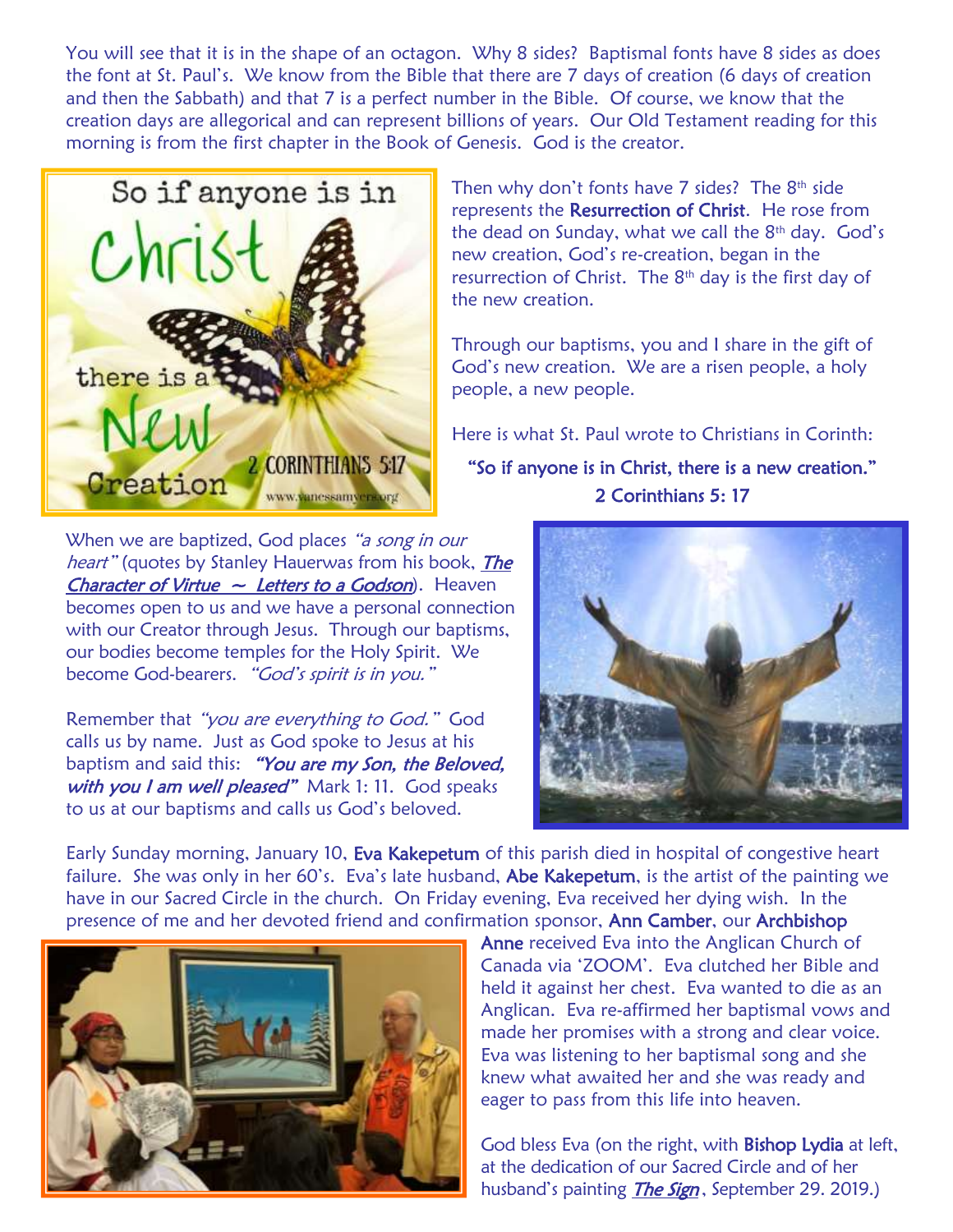Here is the song planted in Eva's heart at her baptism: Ì

# "Heaven is open to you. God's Spirit is in you. You are everything to God."

May we all hear our baptismal song and sing it every day of our life.

### Amen.

Archdeacon Deborah+

**The Renewal of Baptismal Vows** 

Let us give thanks to the Lord our God. **It is right to give our thanks and praise.** 

We thank you, Almighty God, for the gift of water.



Over water the Holy Spirit moved in the beginning of creation. Through water you led the children of Israel out of their bondage in Egypt into the land of promise. In water your Son Jesus received the baptism of John and was anointed by the

Holy Spirit as the Messiah, the Christ, to lead us, through his death and resurrection, from the bondage of sin into everlasting life.

We thank you, Father, for the water of baptism. In it we are buried with Christ in his death. By it we share in his resurrection. Through it we are reborn by the Holy Spirit. Therefore, in joyful obedience to your Son, we celebrate our fellowship in him in faith.

We pray that all who have passed through the water of baptism may continue for ever in the risen life of Jesus Christ our Saviour.

To him, to you, and to the Holy Spirit, be all honour and glory, now and for ever. **Amen.** 

Dear friends, let us renew the promises we made in baptism, when we rejected Satan and all his works, and promised to serve God faithfully in his holy catholic Church.

Do you reaffirm your renunciation of evil and renew your commitment to Jesus Christ? **I do.**

Do you believe in God the Father? **I believe in God, the Father almighty, creator of heaven and earth.** 

Do you believe in Jesus Christ, the Son of God? **I believe in Jesus Christ,**